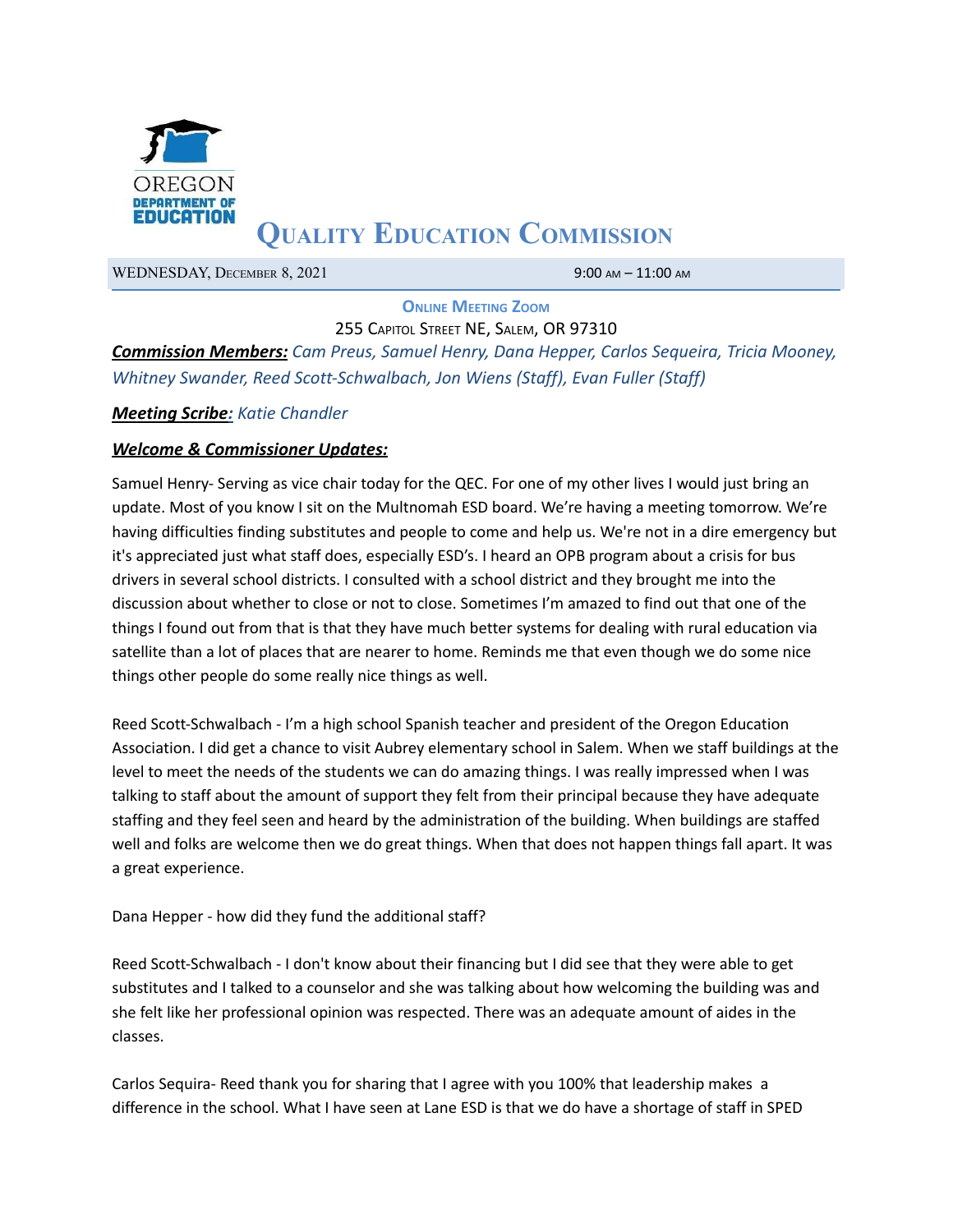programs. We have tried so hard to staff those classrooms for the students and create that welcoming space. We can always improve on creating welcoming spaces for teachers, substitutes and students. All of our staff at our ESD has stepped in and started to substitute to help the shortage. It created this solidarity among our staff to support one another.

Whitney Swander - Director of data and research for foundations for a better oregon. I think it's really interesting to hear the discussion that has organically come about thinking about an adult perspective. And how our operations really do filter through that adult lense and I think I mentioned back in May or June that FBO over the summer had engaged a couple of partners to do some collaborative research around the summer learning programs that they were doing so holding the investment that our state made in summer learning and we really looked thru a youth lens and really helped those programs for what they are which is an extension of an learning program. They are not extra. They are places where kids make meaning from their experiences from the school year and how they bridge home and community and build their own identity. Some of the things that I am heartened by. They are thinking about an evaluation of the 540 grants that they provided to communities based organizations and charter schools around the state. It really comes back to when we were thinking about what a quality education system is. That experience that they have from September to June is one part of their experience but there is valuable learning that happens after school and during the summer. Kids are getting more opportunities outside of the school buildings. There is a lot of pressure on the school buildings. The politics get in the way of taking care of the kids. So if we could focus on dialogue and understanding. There's really special things that happen when people are in supportive spaces.

Dana Hepper - Good morning everyone I will just personally say as a parent I am hoping our school district does not go to a four day week. My kids are thriving in person. But professionally there are two things on my mind. One is preparing for the 2022 legislative session and the big focus is child care. We work closely with the child care unions and the unions went to the members they represent and they asked for something to be done to bolster our child care system both for the immediate crisis and to create more long term stability in that system to support educators and everyone that works and has children. Then we are having to work through the delay in procurement.

Tricia Mooney - Superintendent of Hermiston School district. One of the things that we are in the beginning stages is working on as a district working with blue mountain community college and our local head start is how we can create a grow your own in our community for people to get their associates in early learning. Head Start needs those people. As part of our bond project we have some modular buildings that we are adding to the early learning program in our community. We have every individual needed to teach any class to get your associates in early learning to create that pathway. As a K-12 system I know that if we support people to get their associates in early learning they may go get their bachelors to become a teacher. I think one of the things that locally and Carlos will probably say the same thing is trying to get people focused on the right thing. Really focusing on keeping the right thing the right thing. There is a lot of good work going on.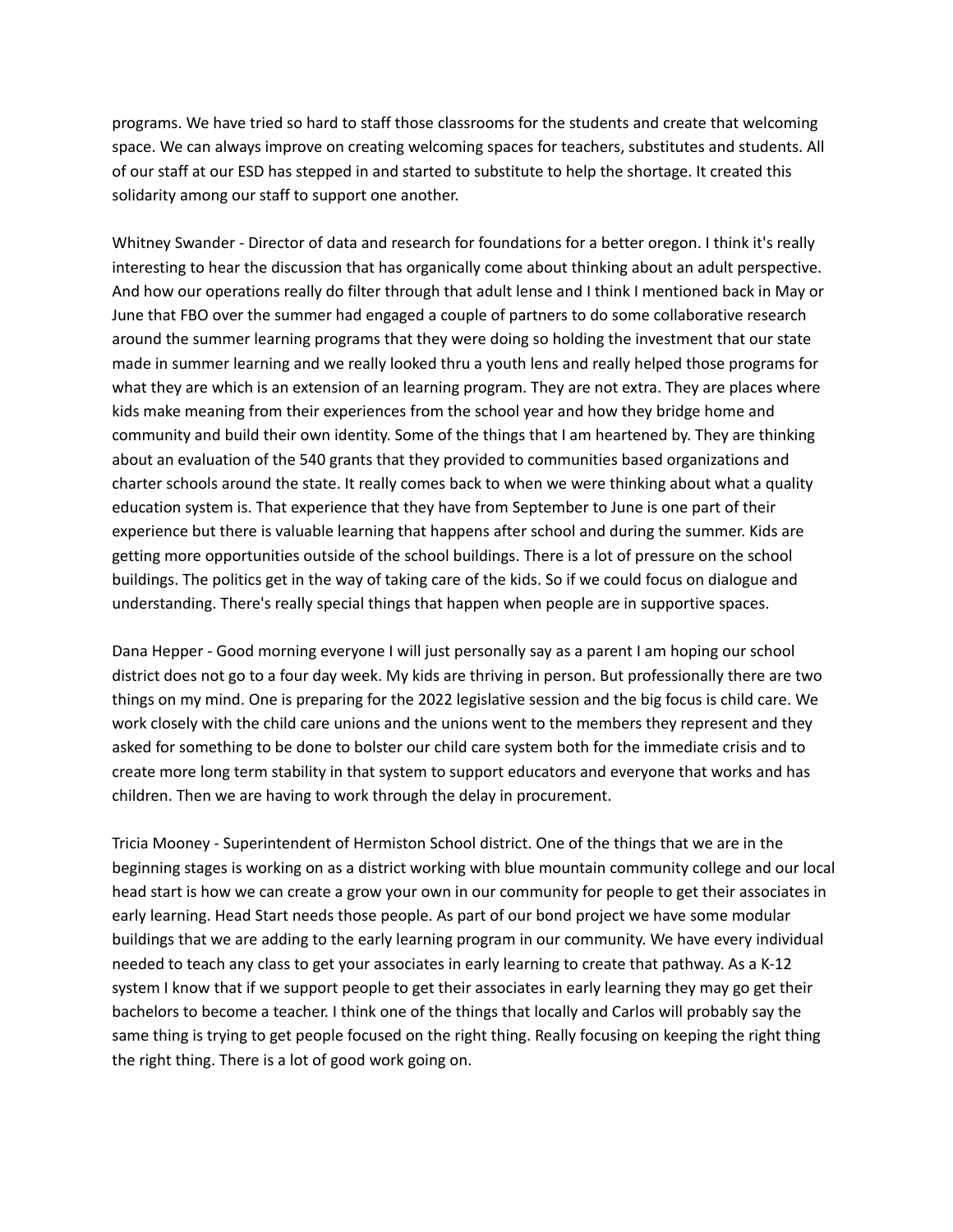Jon Wiens - I'm doing a presentation to the African American Black Student Success Advisory group tomorrow. They want outcome data for the students covered under the plan. Which is hard the last couple of years but overtime I have presented data to them not just based on federal report data. If we look at all kids who have African American Black race flags. Just looking at the outcomes is actually really hard because I have this long presentation that I could show later. Sometimes when you meet people on the outside they push to look at the data. We get so stuck in the way we look at things. So we started looking at Blacks who reported as Black and Blacks that are Hispanic and Blacks that are multi-racial. The outcomes for Black multi-racial students are virtually the same as students that are flagged as black. Their outcomes are masked in that group because the biggest group of multi-racial students are White and Asian. It's been masked by the way we report the data. We need to change how we look at data. I can show you a couple of slides from the presentation.

Cam Preus - Good morning all. I'm the executive director of the Oregon community college association. I could echo some of the comments that have been made around the fatigue and staffing shortages and resignations are retirements. Community colleges are perhaps not a critical time as we finish fall term and look to winter term. We've been watching the news and enrollment at community colleges are down over the last decade. We still see about its leveling off now in fall of 2021 but we aren't making up the difference from 2020 and the drop off from the pandemic. We are seeing a lot of individual staff and faculty are not sure they can keep up as we work really hard to get students back to college that dropped out. We are looking at lots of different colleges that have just secured two grants on bringing adults back to community colleges so that is good news. We have three that are participating in a national grant effort in the economic development administration that is focused on bringing adults back.

#### *Work Plan for 2022 Report*

Evan Fuller - I circulated the Smartsheet to everyone. Has everyone been able to access it? I will show it right now. There are 13 rows and broken down with a timeline on the Smartsheet. The yellow ones will be me doing it. The other things that the commission will have to do. The rest of the month I am documenting the rest of the current assumptions that are in the model and will circulate that prior to the next meeting. I currently have some ideas that I will suggest for ways that we can improve some of the assumptions that are in the model and I will include that with the document that I will circulate. In February we need to create the outline for the draft for the report and then I will begin working on updating the model data and incorporating any new assumptions also in February. In March the first draft begins and runs for two months. During that time I will be running the CSL base case and the full implementation models of the QEM. There is some work where we have to calibrate our model to the base case from the CSL that comes from DAS. I will be refining that through April. Then in May the second draft begins while I create all the exhibits for the report coming out of the model and supplementary data that we provide to the report with the outline. The third draft happens in June and final draft will be in July. It has to be submitted to the legislature by July 29th in advance of August 1st.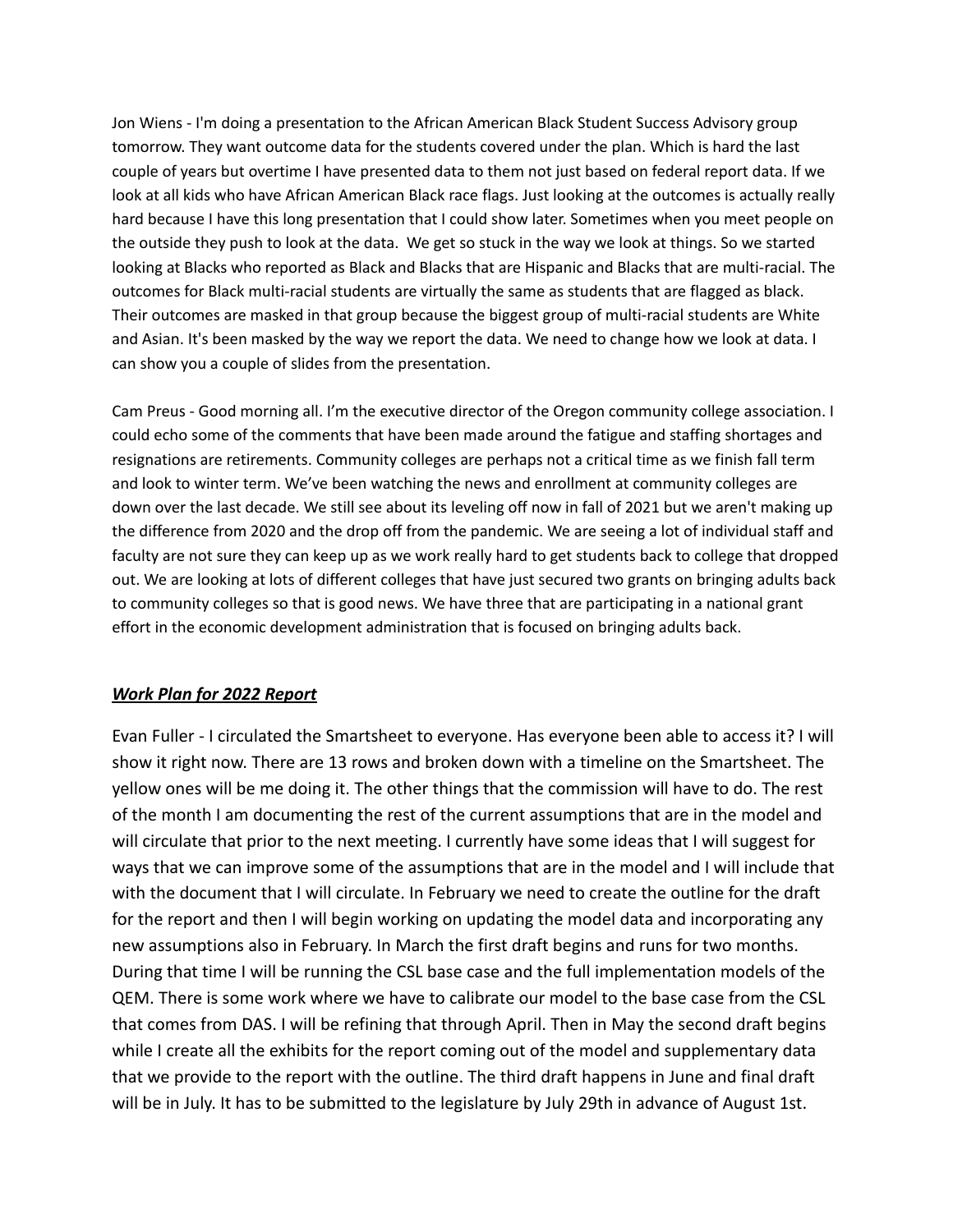John Rexford suggested for the outline that there is a lot in the 2020 report that still is applicable so using those as the baseline for the draft outline and draft report was his suggestion to start that. Brian historically wrote the report and drove a lot of that but that is not my role to do. I dont think it's the place of ODE staff to speak on behalf of the QEC. I will be providing support in technical accuracy, but I don't want to insert myself into the language or statements of the commission in the way that Brian has done in the past.

Reed Scott-Schwalbach - This is my first round of doing this and I'm wondering about what the process is around the CSL cost model, there are different ways of getting to that. The other thing is that there is a way, the issues we see in schools now are becaused by historically underfunding. There is interest from educators around can we show how much money the system has been short changed so we can better see why we are seeing such a drastic need now. Could that be a part of the report as well. In being really clear about what the impact that has been and so tying it to the issues we are seeing now as we go into the final drafting of how that information is being presented. It's important to help those people connect those two issues.

Evan Fuller - Historically is in the report. It would be the sum of the QEM full implementation gaps in SSF that we calculate and report every year and the history of those gaps are included in the report. I can show that history in my later presentation about the update for the QEM gap calculation in regards to the JPEA. The revision of that 2020 gap estimate.

Dana Hepper - Reed can you connect the dots for me about what you mean by that.

Reed Scott-Schwalbach - I mean that people who don't see for example the cuts to staffing that happened in 08-09 dont see that that is affecting us now. We lost a whole generation of teachers.

## *Graduation Requirements Committee Follow-up*

Tricia Mooney - I made a comment in the last meeting about when there was all the how in the news about how oregon kids aren't going to have to read write or do math to graduates because we have no requirement and it was my comment about us potentially putting out some kind of statement from the QEC about how that is not true. Kids still have to know how to read, write and do math. I have not yet drafted that statement but still plan on doing it.

## *Potential QEC Appointments*

Dana Hepper - We have done a fair amount of outreach and some of the partners we have outreached to luke COSA for example has done a great job of getting back to us with some names of people. They are waiting for us to tell them if we want to actually call these folks and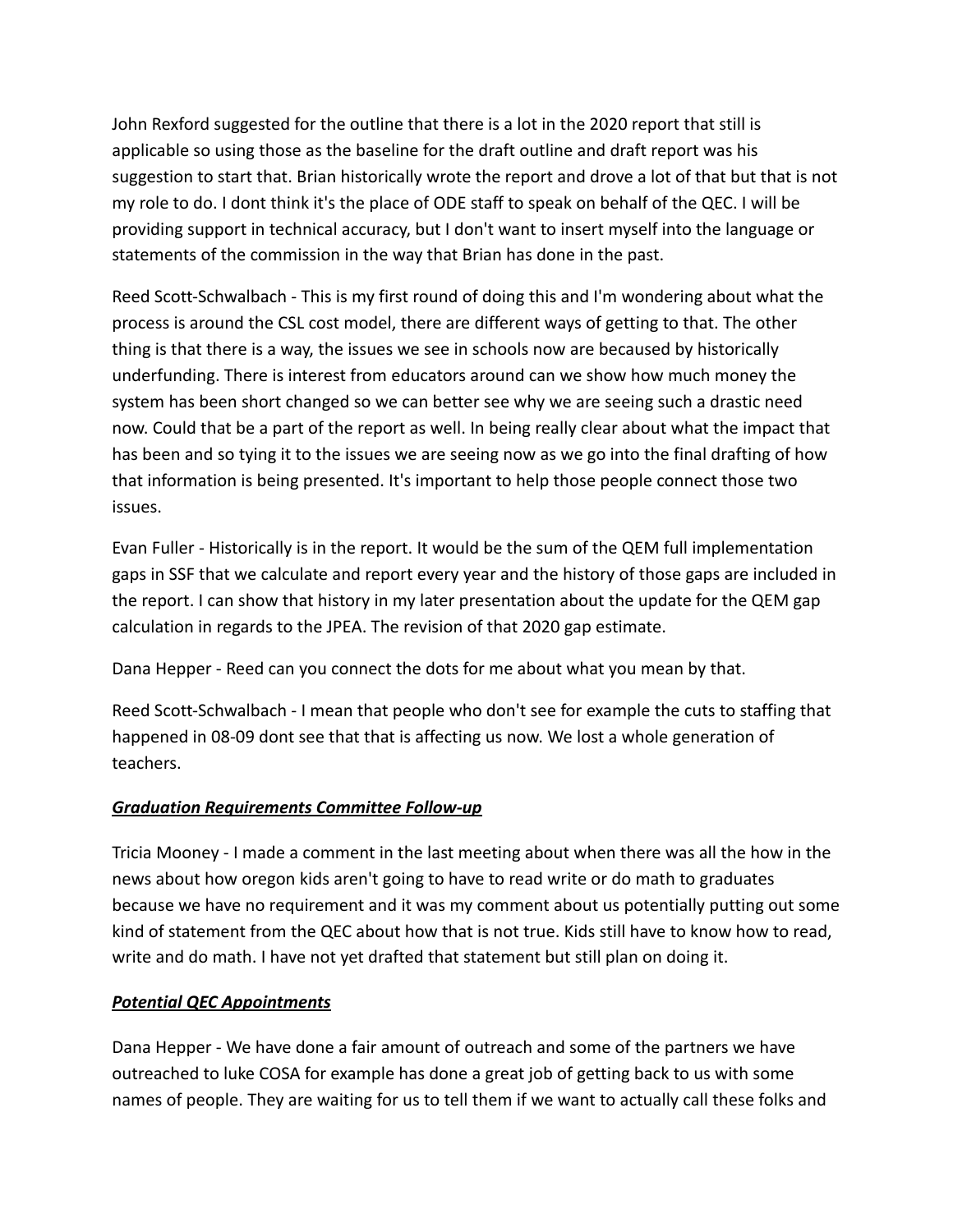see what their interest is. We are waiting to hear back from Efren who is the education policy advisor for the governor. Other folks we haven't heard back from yet. WE help narrow to four names and ideally these are 4 names that are people who are outside of Portland Metro and/or people of color that is their strong preference to continue the diversification of the commission and so that's our next task. I think we probably need to get back with at least the school board association and see if they can follow up with us by the end of the week. And maybe have a subcommittee conversation that is my instinct about what is next but I haven't had a chance to talk to John directly.

# *JPEA Report on QEM Effort*

Evan Fuller - In the original 2020 QEM report there was a gap projection of 9%. Then we started speaking with John Rexford about work that needs to be done to revise some of the calculations and had a gap of 20%. We had 18 billion dollars of total funding requirements predicted by the model. There was 7.8 billion of non SSF funding from other sources that were netted out to come out with then there was an estimate of 1.176 SSA funding. We recommended 9.16 billion for appropriations. John Rexford looked at the budget notes for the 19-21 SSF and asked me to make a revision which is included in the 9.3 billion that the state appropriated. We came up with some new revisions to that based on a workbook that they sent to me that Brian calculated. I updated those with all the actual data. I found one error in the 2020 QEM model run. Some ESD revenue was still using the 2018 forecast value instead of the historical value. So there was a 2 million difference there. The actual SSA dollars were appropriated and transferred were about 130 million dollars higher than the estimate that Brian did. The actual gap ended up being 6% rather than the 9.1% that we came up with. The SSA funds did an even better job of closing the gap than was predicted.

Dana- Evan where are you landing on what the gap is?

Evan - It's 6%. In the calculation that Brian did he prorated the total grants to districts value. By 78.7% there were some revisions to the forecast of CAP revenues due to the effects of COVID-19. But in practice what happened was that the reductions in CAP revenues were not as severe as had been anticipated. In the appropriations process the legislature left some head room in the CAP revenues to be able to absorb what was needed. There was a buffer room. The districts got less of what they were forecasted but they got more than the original proportion of the amount they would get.

# *ODE Directors Report*

Colt Gill - I talked to John and he asked me to bring one thing to you all and that is what is shaping up to be the set aside for the Esser set aside dollars. The dollars that they state gave to